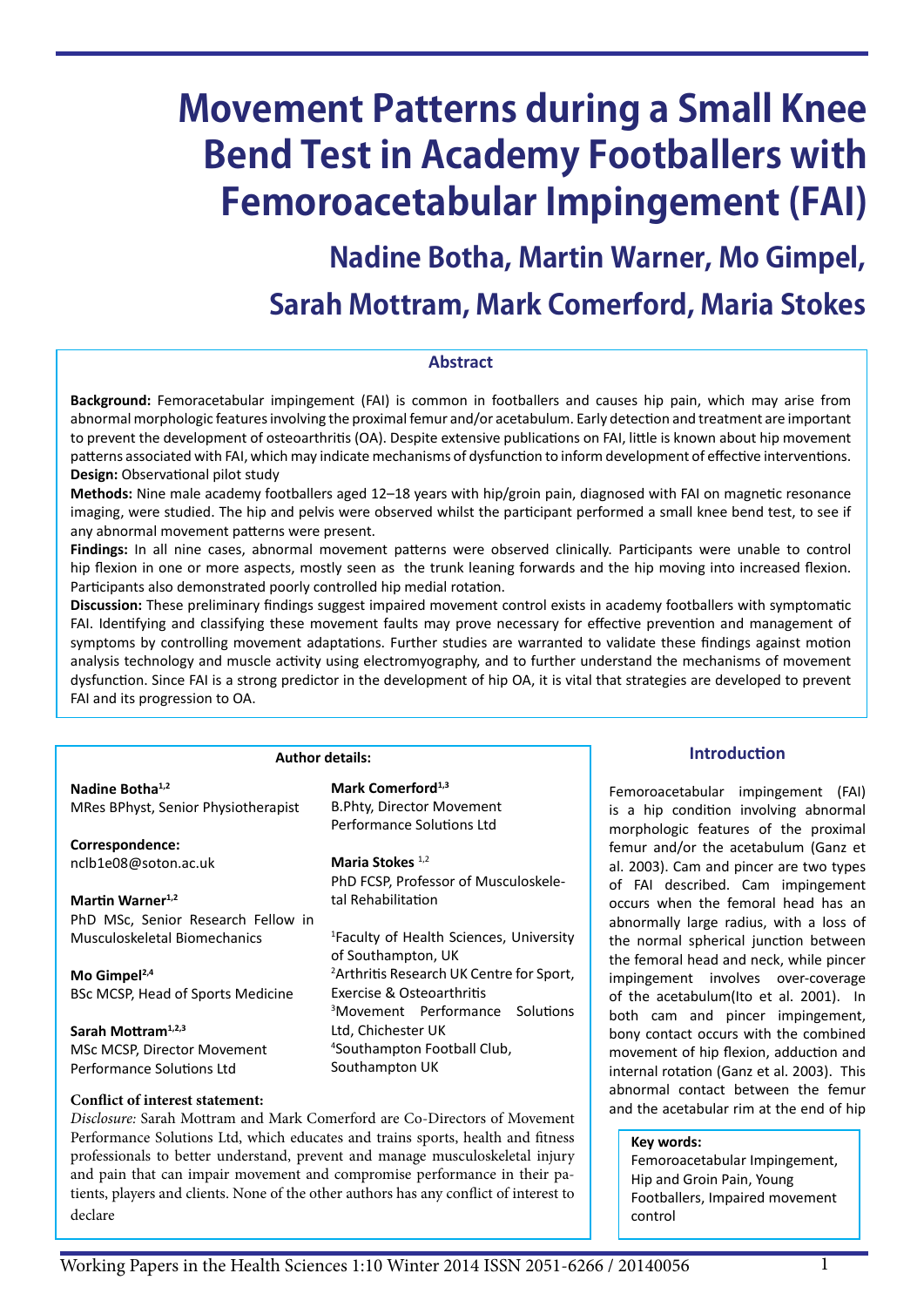range of motion (ROM), is an increasingly recognised cause of hip pain in young people, resulting in development of deep chondral injuries, labral detachment and a precursor for osteoarthritis (OA) of the hip(Ganz et al. 2003; Beck et al. 2005; Harris-Hayes & Royer 2011; Agricola et al. 2013).

Football places a high demand on the hip joint, as it involves sprinting, jumping and kicking, which subject the hip to high loads and torsional forces; thereby affecting the joint, surrounding capsule, ligaments and associated muscles (Saw & Villar 2004). Cam-type deformities can be recognisable from the age of 13 years and are more prevalent and pronounced in young football players than in their non-athletic peers (Agricola et al. 2011). Monazzam et al. (2013) found that cam and pincer morphology can occur as early as 10 to 12 years of age in a population with no known orthopaedic hip complaints. Professional football players are likely to start sporting activities at a young age (Kapron et al. 2011), therefore high physical demands placed on their joints during the critical stages of hip development may lead to abnormalities consistent with FAI and could cause later OA (Leunig et al. 2007; Agricola et al. 2014). In addition, continued sports participation could cause FAI to become symptomatic, as the increased loading may exacerbate the labral or articular cartilage damage (Kapron et al. 2011).

The bony anatomy causing FAI is common, particularly in active populations (Tibor & Leunig 2012). Prevalence in the general population is 14% to 35%; more frequent in males (Gosvig et al. 2010; Hack et al. 2010) and is as high as 72% in professional footballers (Gerhardt et al. 2012). A cam deformity has been recognized as major risk factor for the development of hip OA (Agricola et al. 2013) and in youth soccer players there was a significant increase in the prevalence of a cam deformity during skeletal maturation (Agricola et al. 2014). In boys aged 12 and 13 years, the prevalence of a flattened head-neck junction increased significantly during follow-up from 13.6% to 50.0% (p=0.002) (Agricola et al. 2014); putting them at greater risk of developing OA in later life. Studies on retired professional footballers have shown an increased risk of developing OA in the hip compared to the general population, with an earlier onset of symptoms. However,

the prognosis and identification of those patients who ultimately develop OA is still unclear (Bardakos & Villar 2009; Clohisy et al. 2011).

Studies of hip kinematics, muscle activation and biomechanics associated with FAI (Austin et al. 2008; Kennedy et al. 2009b; Kennedy et al. 2009a; Lamontagne et al. 2009; Lamontagne et al. 2011; Rylander et al. 2011; Morrissey et al. 2012; Hunt et al. 2013), indicate abnormal hip and pelvic movement. However, movement faults contributing to the impairment of the ability to control hip and pelvic movement associated with FAI has not been studied and may indicate mechanisms of dysfunction and inform development of effective interventions. The efficiency of movement control can be evaluated with movement control tests, in which a person is asked to cognitively control movement at a specific joint (e.g. the hip), whilst challenging the ability to maintain this control with movement at an adjacent joint (Comerford & Mottram 2001; Comerford & Mottram 2012; Roberts 2013; McNeill 2014). Such tests of movement control

are suggested for identifying deficits (Mottram & Comerford 2008) and people with pain often fail these tests and demonstrate impaired movement control (Luomajoki et al. 2008; Worsley et al. 2013). Impaired movement control can imply disturbance or abnormality in the movement system (Sahrmann 2002; O'Sullivan 2005). It is based on the basic principle that loss of precise movement is the result of repetition of movements and positions in specific directions with activities (Sahrmann 2002). The loss of this movement precision is proposed to contribute to repeated stresses to tissues, causing alterations in control strategies. Also, it has been suggested that impaired movement control at the hip and pelvis has the potential to produce compensation and injury at other joints (Reiman et al. 2009; Powers 2010). In particular, there is evidence that movement impairments at the hip and pelvis may trigger injuries such as anterior cruciate ligament tears (Hewett et al. 2005), iliotibial band syndrome (Noehren et al. 2007), and patellofemoral joint pain (PFJP)(Powers 2003; Powers 2010). Therefore, improvement in movement



**Figure 1. (a) Ideal alignment during Small Knee bend test (b) Foot lines**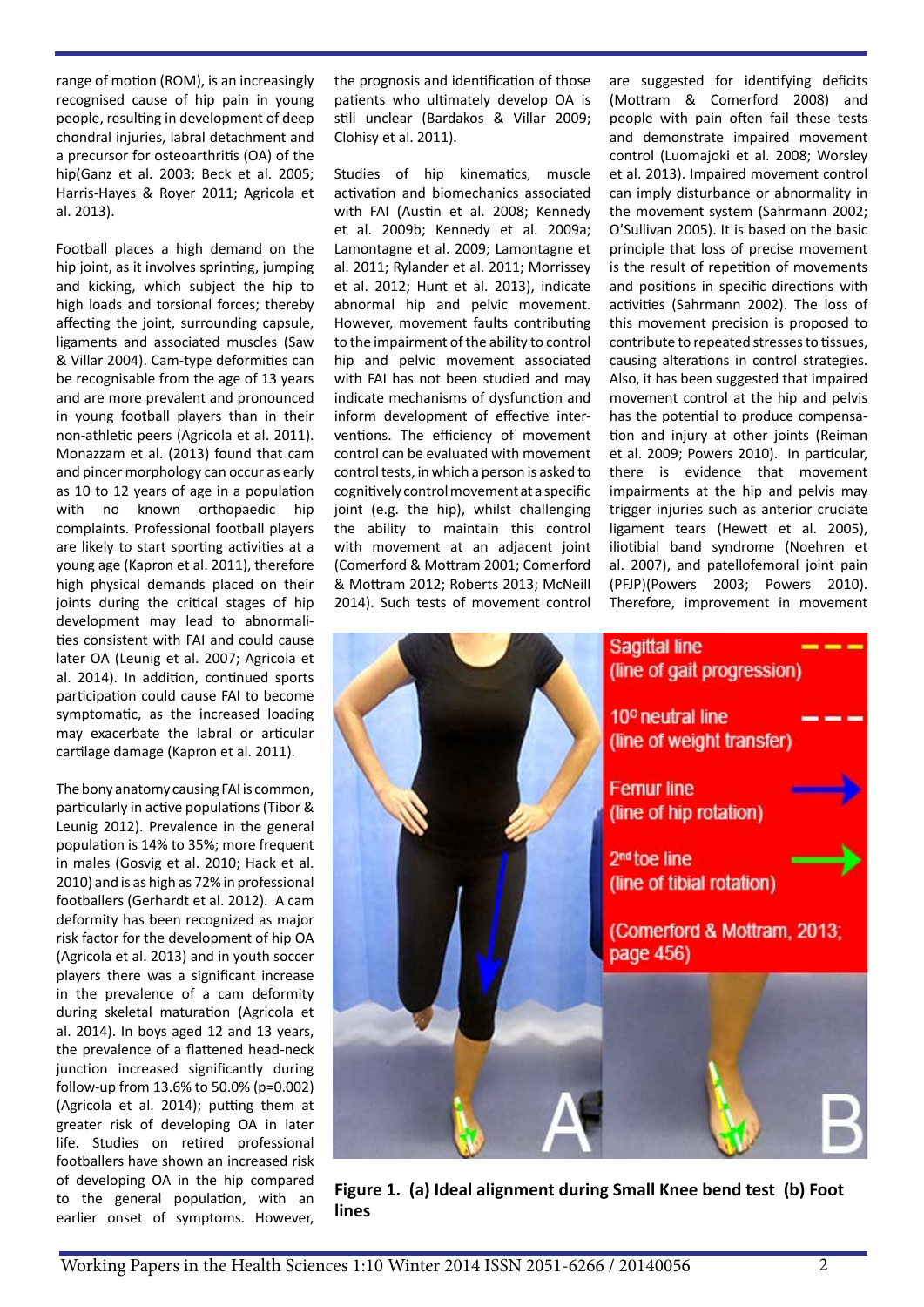

# **Figure 2. Small Knee Bend motor control test**

control at the hip and/or pelvis may also contribute to the prevention of joint injuries more distally in the kinetic chain. There is a need to explore the association of FAI with pelvic and hip movement patterns. Furthermore, it is unknown whether there are impaired movement control patterns in the unaffected limb of subjects with FAI, similar to the injury-associated muscle imbalance in the unaffected limb of those with chronic groin pain (Morrissey et al. 2012) and hip OA (Sims et al. 2002). Information of this nature could have direct clinical implications for the conservative treatment of FAI. Also, understanding the characteristics and impaired movement patterns of the hip may provide ways to detect and treat FAI early. The present pilot study describes the movement impairments and abnormal movement control patterns observed during a small knee bend (SKB) test, in young footballers with symptomatic FAI.

## **Methods**

A pilot study was carried out to document the movement patterns observed during a unilateral SKB motor control test in young footballers with symptomatic FAI. This test resembles situations of daily life,

making it functional and easily administered by clinicians. The reliability and validity of similar tests used to observe medio-lateral knee motion have been termed the unilateral squat (Chmielewski et al. 2007) and single-limb mini squat (Ageberg et al. 2010).

#### **Participants**

Nine footballers aged 12-18 years with unilateral hip or groin pain, diagnosed with FAI on magnetic resonance (MR) imaging were recruited using convenience sampling from an English Premiership football club academy. Exclusion criteria were: hip or groin pain secondary to muscular, lumbar and/or sacro-iliac joint problems; any musculoskeletal, neurological or systemic diseases, or a history of lower limb, pelvic or spinal fractures. Ethical approval was obtained from the Faculty of Health Sciences Ethics Committee, University of Southampton. The purpose of the study and data collection procedure were fully explained to all participants (ages 12-18) and their guardian or parent if they were aged 12–17. Participants over 17 years gave their informed consent, while the parents/guardian signed consent for those participants below 17 years to take part in the study.

#### **Procedure**

Each participant was given an introductory and practice trial of the SKB movement control test by the same investigator (NB). The participant stood on one leg, which was placed in a position with the 2nd metatarsal aligned along the 10° neutral line of weight transfer, while the 1st metatarsal and medial border of the foot was in the sagittal plane; ensuring a correct foot position (Figure 1. a and b).

The participant was instructed to flex the knee and dorsi-flex the ankle while keeping the heel on the floor. The movement control benchmark was to keep the body weight through the heel, keeping the knee over the 2nd metatarsal, the trunk vertical, without any forward leaning of the trunk or posterior shift of the hips and pelvis i.e. no increase in hip flexion (Figure 2) from a forward lean. The same investigator observed performance of the task for impaired movement control patterns and movement faults were recorded as listed in Table 1.

**Table 1. Small Knee Bend motor control test observed faults (Faults 1 to 5 associated with altered hip flexion; Faults 6 and 7 associated with altered hip medial rotation; Faults 5, 8 and 9 may be associated with restrictions of knee and ankle flexion contributing to the altered hip flexion)**

| <b>Observed Movement Faults</b> |                                |  |  |
|---------------------------------|--------------------------------|--|--|
| 1                               | Trunk leans forward            |  |  |
| $\overline{2}$                  | Increased hip flexion          |  |  |
| 3                               | Anterior pelvic tilt           |  |  |
| 4                               | Hips sway back                 |  |  |
| 5                               | Shift body weight forefoot     |  |  |
| 6                               | <b>Functional femoral line</b> |  |  |
|                                 | falls medial                   |  |  |
| $\overline{7}$                  | Hip hitching                   |  |  |
| 8                               | Knees not move past 2nd        |  |  |
|                                 | toe                            |  |  |
| 9                               | Knee alignment <2cm past       |  |  |
|                                 | toes                           |  |  |
|                                 |                                |  |  |

Other measures included passive hip internal rotation (IR) range of motion (ROM) tested in prone and recorded using a plurimeter. Ideally there should be 35° hip IR ROM when measured in prone lying (Hoppenfeld 1976 pg 158; Kenyon & Kenyon 2009 pg 61). Also, age,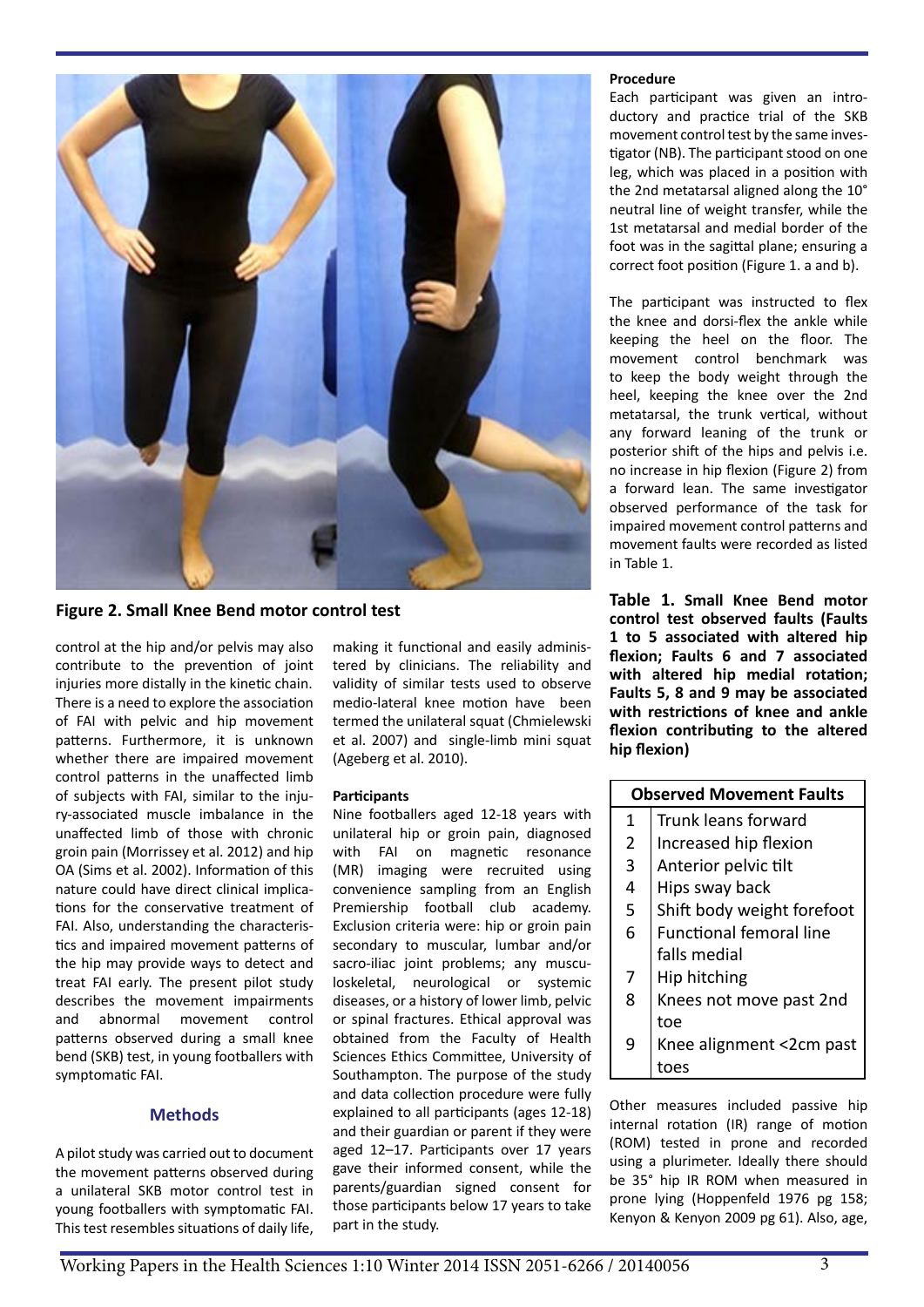height, weight, symptom duration and body mass index (BMI) were measured.

## **Data Analysis**

Descriptive statistics were used to describe and summarise the data. The sums of the faults were calculated for the symptomatic and asymptomatic side, dominant and non-dominant side and if the participant performed the test with no observed faults then the test was considered controlled with no impaired movement control.

# **Results**

#### **Sample Characteristics**

Participant demographic and clinical data are reported in Tables 2 and 3. Participants were aged between 12 and 18 years with a mean (SD) age of 14.6 (1.9) years, with a mean (SD) height of 167.8 (13.7) centimetres, weight of 60.6 (14.9) kilograms and BMI of 21.2 (2.5). Symptom duration.

Results in Table 3 suggest the passive range of hip IR in prone is reduced on both the symptomatic and asymptomatic sides with a mean (SD) of 31.0° (6.6) and 31.3° (6.3) respectively. Furthermore, five of the nine participants had a positive hip impingement test.

**Table 3. Descriptive statistics hip internal rotation range of motion of the symptomatic and asymptomatic side**

| Participant  | Age       | Symptomatic Side | Asymptomatic Side |
|--------------|-----------|------------------|-------------------|
|              | (years)   | IR ROM (degrees) | IR ROM (degrees)  |
| $\mathbf{1}$ | 18        | 37.0             | 28.0              |
| 2            | 17        | 29.0             | 35.0              |
| 3            | 15        | 30.0             | 28.0              |
| 4            | 14        | 25.0             | 30.0              |
| 5            | 14        | 19.0             | 20.0              |
| 6            | 14        | 30.0             | 30.0              |
| 7            | 14        | 40.0             | 40.0              |
| 8            | 13        | 31.0             | 31.0              |
| 9            | 12        | 38.0             | 40.0              |
| Mean         | 14.6      | 31.0             | 31.3              |
| Std. Dev     | 1.9       | 6.6              | 6.3               |
| (min-max)    | $12 - 18$ | 19.0-40.0        | 20.0-40.0         |

#### **Small Knee Bend Test Descriptive Measurements**

Impaired movement control patterns were observed in all nine cases, as detailed in Table 4, which shows that participants were unable to control hip flexion in one or more aspects of hip control. The observed movement faults indicating impaired control of hip flexion were increased hip flexion (7/9 participants on the symptomatic side and 6/9 on the asymptomatic side), trunk leaning forwards (6/9 participants on both sides), hips swaying back (4/9 participants on both sides), shifting the body weight to the forefoot (5/9 participants on the asymptomatic side and 4/9 on the symptomatic side) and anterior pelvic tilt (1/9 participants on both sides). These faults are all variations of ways individuals exhibit their predisposition for poor control of hip flexion compared to the standard benchmark.

# **Table 2. Demographic data for participants**

| Partici-<br>pant | Age<br>(years)  | Height<br>(cm)  | Weight<br>(kg) | <b>BMI</b>        | Period Pain<br>(months) | Symptomatic<br>leg | Dominant<br>leg |
|------------------|-----------------|-----------------|----------------|-------------------|-------------------------|--------------------|-----------------|
| $\mathbf{1}$     | $\overline{18}$ | 180.0           | 72.5           | 22.4              | $\overline{12}$         | Left               | <b>Right</b>    |
| $\overline{2}$   | 17              | 180.5           | 83.5           | 25.6              | 24                      | Left               | Left            |
| 3                | 15              | 177.0           | 64.0           | 20.4              | 4                       | Right              | Right           |
| 4                | 14              | 170.5           | 69.0           | 23.7              | 4                       | Right              | Right           |
| 5                | 14              | 171.8           | 62.0           | 21.0              | 3                       | Right              | Right           |
| 6                | 14              | 178.0           | 64.0           | 20.2              | 6                       | Left               | Right           |
| $\overline{7}$   | 14              | 144.8           | 36.0           | 17.2              | 12                      | Right              | Right           |
| 8                | 13              | 159.0           | 52.0           | 20.6              | 8                       | Left               | Left            |
| 9                | 12              | 148.5           | 42.5           | 19.3              | $\mathbf{1}$            | Left               | Right           |
|                  |                 |                 |                |                   |                         |                    |                 |
| <b>Mean</b>      | 14.6            | 167.8           | 60.6           | $\overline{21.2}$ | 8.2                     |                    |                 |
| Std. Dev         | 1.9             | 13.7            | 14.9           | 2.5               | 7.0                     |                    |                 |
| (min-max)        |                 |                 |                |                   |                         |                    |                 |
|                  | 12-18           | 144.8-<br>180.5 | 36.0-83.5      | $17.2 -$<br>25.6  | $1 - 24$                |                    |                 |
|                  |                 |                 |                |                   |                         |                    |                 |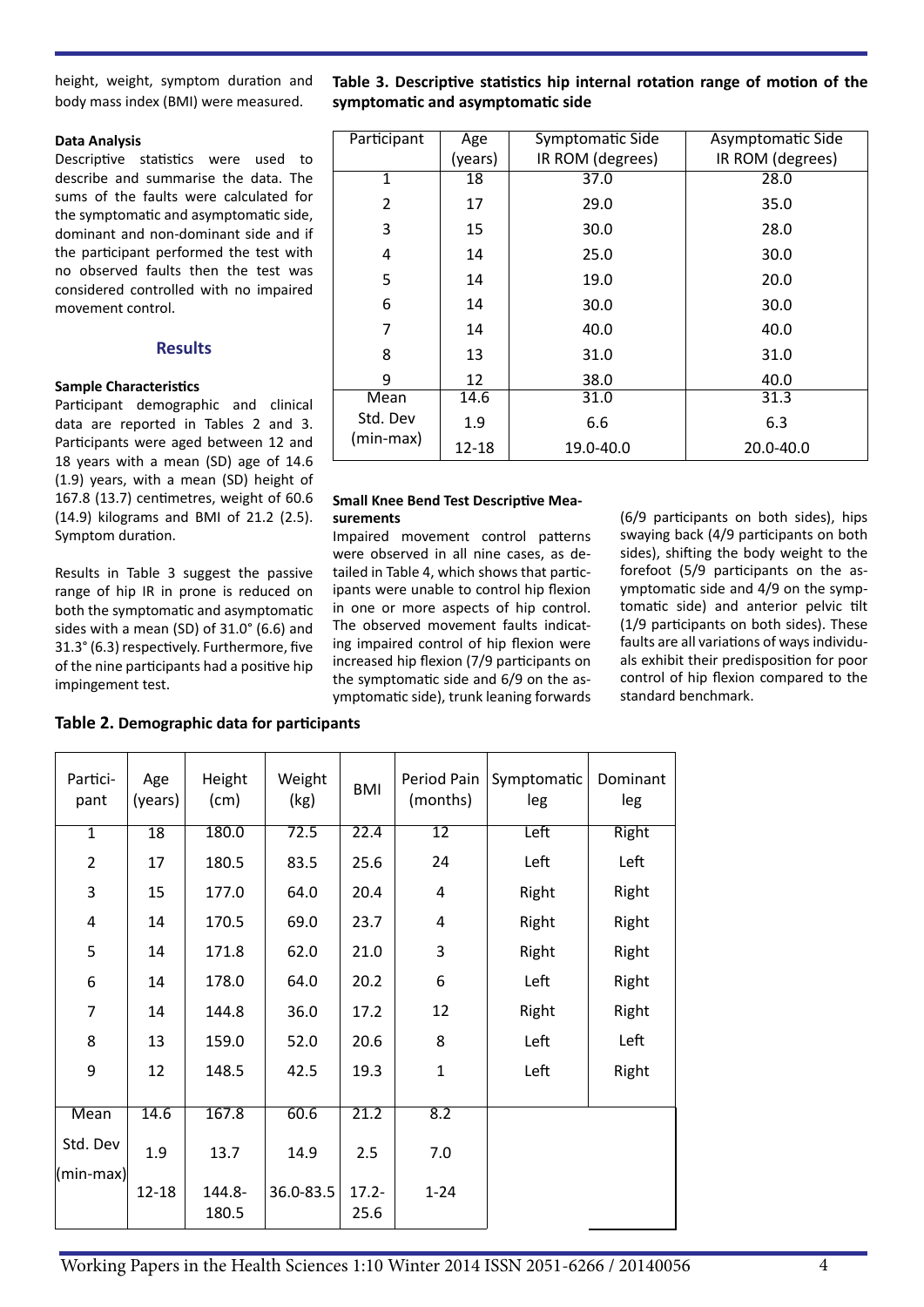# **Table 4. Faults observed for each participant on the symptomatic and asymptomatic side**

| <b>Test</b>                  | <b>Faults Observed Symptomatic Side</b>     | <b>Faults Observed Asymptomatic Side</b>   |
|------------------------------|---------------------------------------------|--------------------------------------------|
| <b>Small Knee Bend motor</b> | Participant 1                               | Participant 1                              |
| control test                 | Functional femoral line falls medial to 10  | Increase hip flexion                       |
|                              | degree neutral line.                        | Trunk leans forward                        |
|                              | Increase hip flexion<br>Trunk leans forward | Shift body weight forefoot                 |
|                              |                                             |                                            |
|                              | Participant 2:                              | Participant 2:                             |
|                              | Functional femoral line falls medial to 10  | Functional femoral line falls medial to 10 |
|                              | degree neutral line.                        | degree neutral line.                       |
|                              | Knees not move past 2 <sup>nd</sup> toe     | Trunk leans forward                        |
|                              | Increase hip flexion                        | Hips sway back                             |
|                              | Shift body weight forefoot                  | Shift body weight forefoot                 |
|                              | Participant 3                               | Participant 3                              |
|                              | Knees not move past 2 <sup>nd</sup> toe     | Knees not move past 2 <sup>nd</sup> toe    |
|                              | Increase hip flexion                        | Increase hip flexion                       |
|                              | Hips sway back                              | Hips sway back                             |
|                              | Participant 4                               | Participant 4                              |
|                              | Increase hip flexion                        | Increase hip flexion                       |
|                              |                                             | Hips sway back                             |
|                              | Participant 5                               | Participant 5                              |
|                              | Increase hip flexion                        | Trunk leans forward                        |
|                              | Trunk leans forward                         | Hips sway back                             |
|                              | Hips sway back                              | Shift body weight forefoot                 |
|                              | Shift body weight forefoot                  |                                            |
|                              | Participant 6                               | Participant 6                              |
|                              | Functional femoral line falls medial to 10  | Increase hip flexion                       |
|                              | degree neutral line.                        | Trunk leans forward                        |
|                              | Increase hip flexion<br>Hips sway back      |                                            |
|                              | Shift body weight forefoot                  |                                            |
|                              |                                             |                                            |
|                              | Participant 7                               | Participant 7                              |
|                              | Trunk leans forward                         | Trunk leans forward                        |
|                              | Anterior pelvic tilt                        | Hips sway back                             |
|                              |                                             | Hip hitching<br>Anterior pelvic tilt       |
|                              | Participant 8                               | Participant 8                              |
|                              | Functional femoral line falls medial to 10  | Functional femoral line falls medial to 10 |
|                              | degree neutral line.                        | degree neutral line.                       |
|                              | Increase hip flexion                        | Trunk leans forward                        |
|                              | Trunk leans forward                         | Shift body weight forefoot                 |
|                              | Shift body weight forefoot                  |                                            |
|                              | Participant 9                               | Participant 9                              |
|                              | Functional femoral line falls medial to 10  | Increase hip flexion                       |
|                              | degree neutral line.                        | Trunk leans forward                        |
|                              | Increase hip flexion                        | Shift body weight forefoot                 |
|                              | Trunk leans forward                         |                                            |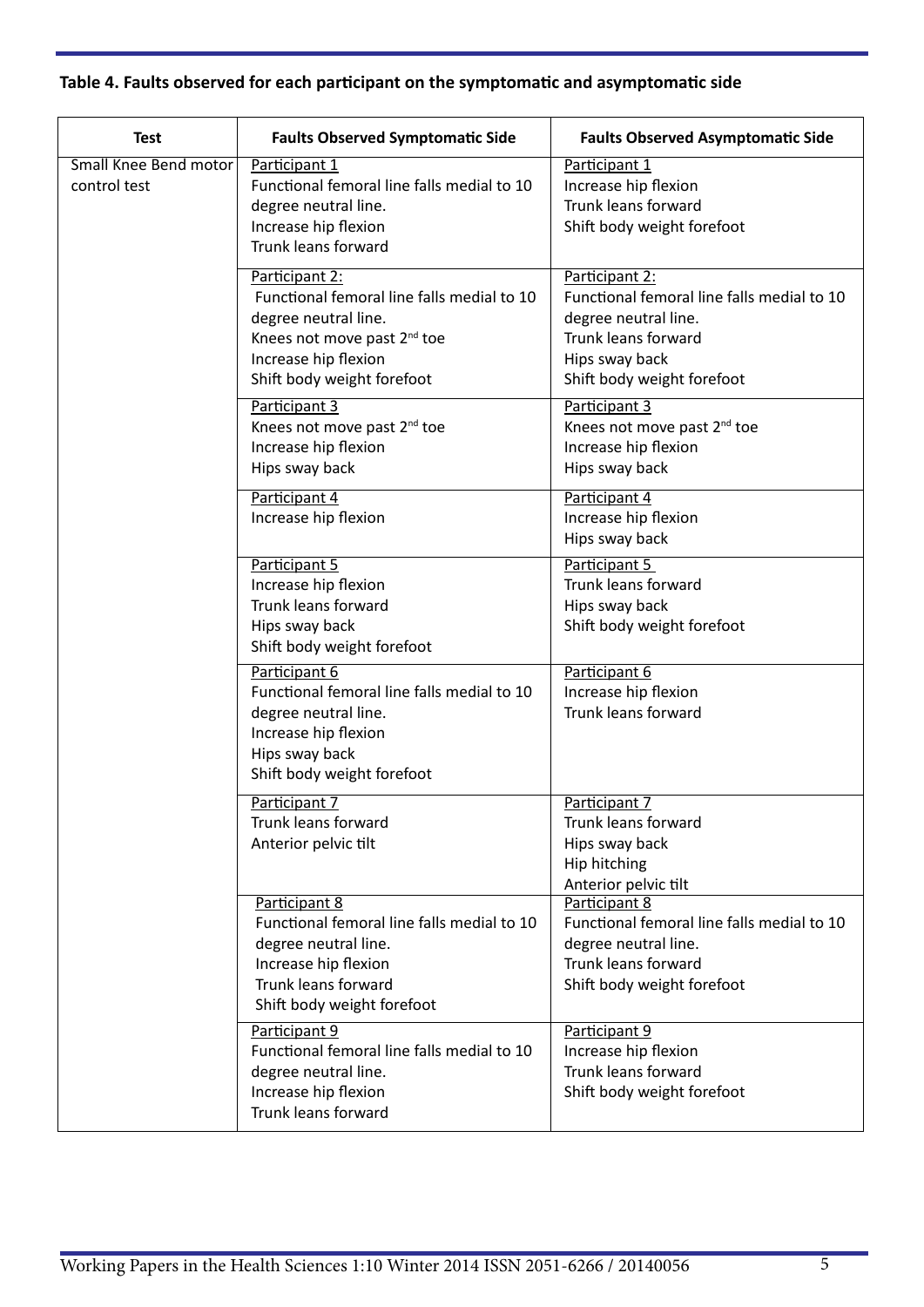Figure 3 illustrates that the SKB motor control test revealed that participants presented with impaired movement control of medial rotation in addition to hip flexion. Impaired control of hip rotation was indicated by the femoral line falling medially (knee moving medially to the 2nd metatarsal) and hip hitching, with more participants (5/9) demonstrating poor control on the symptomatic side compared to the asymptomatic side (2/9) (Figure 3). Six of the nine participants' dominant leg was also their symptomatic side. When comparing the dominant and non-dominant side, similar patterns of impaired movement control were observed (Figure 4).

#### **Discussion**

The present findings indicated impaired movement control in all nine participants. Current research in lumbopelvic, neck and shoulder pain clearly demonstrates that individuals with pain can present with impaired movement control patterns(Ludewig & Cook 2000; Falla et al. 2004; Dankaerts et al. 2006; Luomajoki et al. 2008; Worsley et al. 2013). In recent years, objective measures of physical function have been increasingly implemented in patients with FAI and research has shown FAI related kinematic alterations of the symptomatic lower limb during dynamic weight-bearing activities (Austin et al. 2008; Kennedy et al. 2009b; Lamontagne et al. 2009; Lamontagne et al. 2011; Rylander et al. 2011; Morrissey et al. 2012; Hunt et al. 2013). However, limited research still exists on the characteristics and hip movement control patterns in FAI. Impaired movement control patterns is a feature of many musculoskeletal pain presentations(Luomajoki et al. 2008; Worsley et al. 2013), therefore identifying these abnormal movement patterns and impaired movement control in footballers with FAI may be needed to effectively prevent damage and manage symptoms by controlling movement adaptations. Abnormal control of femoral translation and femoral rotation has been linked to anterior hip pain, pathologies of the labrum and associated hip capsule and anterior muscles (Sahrmann 2002; Lewis et al. 2007).

The ideal observed movement control pattern was to keep the knee over the 2nd metatarsal, the trunk vertical, without any forward leaning of the trunk or posterior shift of the hips and pelvis as



**Figure 3. Small knee Bend motor control test cluster bar chart of the total number of faults observed on the symptomatic and asymptomatic side**



**Figure 4. Small knee Bend motor control test cluster bar chart of the total number of faults observed on the dominant and non-dominant side**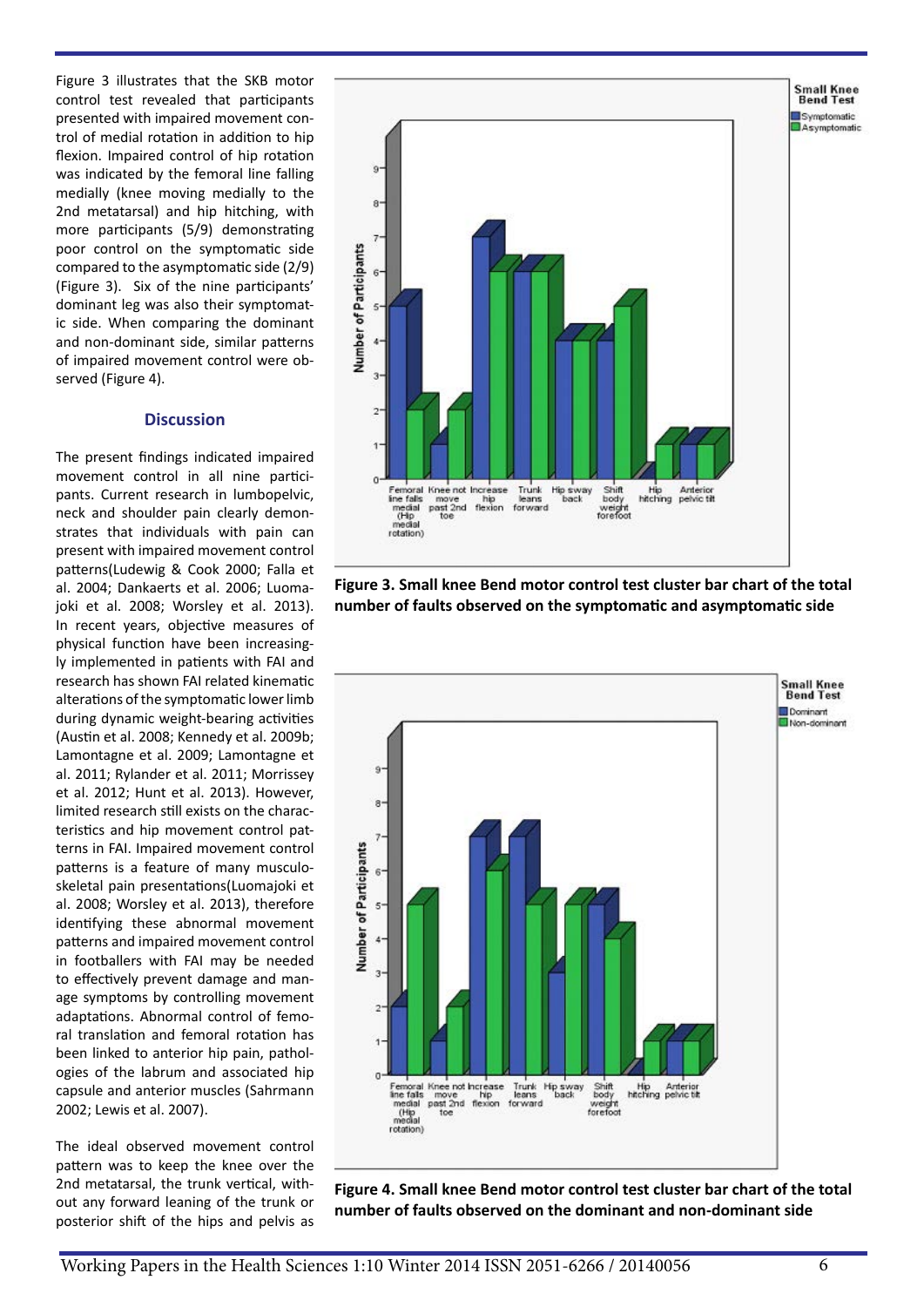illustrated in Figure 2 and described in the methods section. The results of the present study demonstrated hip medial rotation impaired movement control with the observed fault of the knee moving medially to the 2nd metatarsal during the single leg SKB motor control test (Ageberg et al. 2010). The observed movement fault of hip hitching may also suggest impaired hip medial rotation control. It is proposed that hip and pelvic coronal plane asymmetry is usually associated with some component of axial or rotation control problem but research is required to support this. If the functional femoral line falls medial to the 2nd metatarsal it may be due to inappropriate foot placement with the 2nd metatarsal not on the 10° neutral line or the line of the femur rotating medially. Either way the possible consequences may be increased valgus stress at the knee, increased midfoot pronation and/or increased medial rotation at the hip. In a single case study of acetabular hip pathology, Austin et al. (2008) also reported uncontrolled hip medial rotation, while, Levinger et al. (2007) revealed a similar finding in PFJP. It has been suggested that increased hip medial rotation can cause abnormal loading of the anterior hip structures; leading to hip pain and possibly contribute to FAI pathology (Sahrmann 2002; Austin et al. 2008). Altering the frontal and transverse plane hip kinematics decreases hip pain and possibly off loads the anterior hip structures (Austin et al. 2008). Casartelli et al. (2011) suggested that FAI-related hip muscle weakness might result in lower limb kinematic alteration which could cause functional disability. These alterations in movement patterns could exacerbate symptoms, probably due to the increased antero-medial contact stress in the femoracetabular joint (Yazbek et al. 2011), where bony contact and joint damage can occur. Lewis et al. (2007) reported that the hip demonstrates increased medial rotation if the ilio-psoas force decreases and the tensor fascia latae (TFL) force increases, which causes an imbalance and produces excessive anterior hip loading. Conversely, (Casartelli et al. 2011) reported lower electromyographic (EMG) activity of the TFL in symptomatic FAI compared to controls. This lower EMG activity in TFL may possibly be a protective or guarding response. Since TFL has a combined action of hip flexion and medial rotation, which when combined may provoke hip symptoms. Therefore, preventing this action

may simply be a way of decreasing the provocative loading which may lead to the reduction in TFL activity.

In the present study, impaired movement control patterns were observed on both the symptomatic and asymptomatic sides during the SKB motor control test. The fact that impaired hip flexion movement control was not more prevalent on the symptomatic side, may indicate that the SKB motor control test is more a general measure of altered hip control rather than directly related to loading the impingement biomechanics. However, this was a similar finding to Morrissey et al. (2012) who found the injury-associated muscle imbalance ratio of Gluteus Medius : Adductor Longus (GM:AL) during a standing hip flexion to 90° test in subjects with chronic groin pain was also present in the uninjured limb. This possibly reflects a predisposition to injury, or a bilateral effect of injury, and may have a significant consequence for rehabilitation planning and injury prevention (Morrissey et al. 2012). Also, sensorimotor changes have been demonstrated in the contralateral limb after injury on one side (Denko & Petricevic 1978), while Sharma et al. (1997) showed no differences in proprioceptive acuity between sides in a group of subjects with unilateral knee OA. It is possible that a disruption in the normal neurosensory system reduces the precision of the control of the level of muscle activation in both the symptomatic and asymptomatic sides. Morrissey et al. (2012) also suggested that the altered GM activation they observed during hip movement may be indicative of many factors, such as relative abductor muscle inhibition, altered movement patterns or muscle atrophy. Determining GM activation and muscle atrophy was beyond the scope of the present study.

In a kinematic study of level gait, Kennedy et al. (2009b) found that patients with symptomatic FAI had decreased frontal and sagittal hip ROM and frontal pelvic mobility. During a maximum depth squat. Lamontagne et al. (2009) reported differences in sagittal plane pelvic kinematics and overall movement performance between those with and without FAI during a maximum depth squat. As argued by Kennedy et al. (2009b) and Casartelli et al. (2011), these alterations in movement could be the result of strategy adopted by patients to compensate for a hip muscle function deficiency. In the present

study, the observed movement faults of increased hip flexion, trunk leaning forward, hip swaying back and anterior pelvic tilt are all direct observations of different strategies of increasing hip flexion. While, the observed movement faults of the knees not moving past the second toe, knee alignment < 2 cm past the toes and the shift of body weight forward may all indicate reduced ankle and knee flexion, which may have an indirect consequence of increasing the risk of hip flexion as compensation during functional activities. In a second study, Lamontagne et al. (2011) found no significant differences between preoperative and postoperative pelvic motion, or with the pelvic and hip angles at peak squat depth. However, the squat performance improved postoperatively with an increased pelvic posterior pitch during the descent phase of squat. The authors suggested that the increased squat depth and improved pelvic posterior pitch may be due to the corrective surgery having eliminated the mechanical restriction and reduced joint pain, by debridement of the unstable labrum. The possible mechanical restriction and pain within the population studied may provide an explanation for the altered movement patterns observed in the present study. However, wide variability in postoperative test times (8-32 months) could have affected the detection of significant differences between preoperative and postoperative kinematic values. The authors have not mentioned whether the participants had active rehabilitation or movement retraining which may explain some of the positive response postoperatively. Also, it has been reported that hip abductors have an important role in controlling trunk position in the frontal plane (MacKinnon & Winter 1993), which possibly also relates to impaired hip medial rotation control. Limited research exists around motor control issues in hip pathologies and no literature was found specifically investigating hip flexion impaired movement control. Therefore, the cause of the impaired movement control patterns observed cannot be determined by the present study.

The findings of this pilot study add to the limited evidence surrounding impaired movement control in young footballers with FAI. However, the small sample size and the absence of a control group limit our ability to conclusively answer the many questions that exist. Some bias may have been introduced dur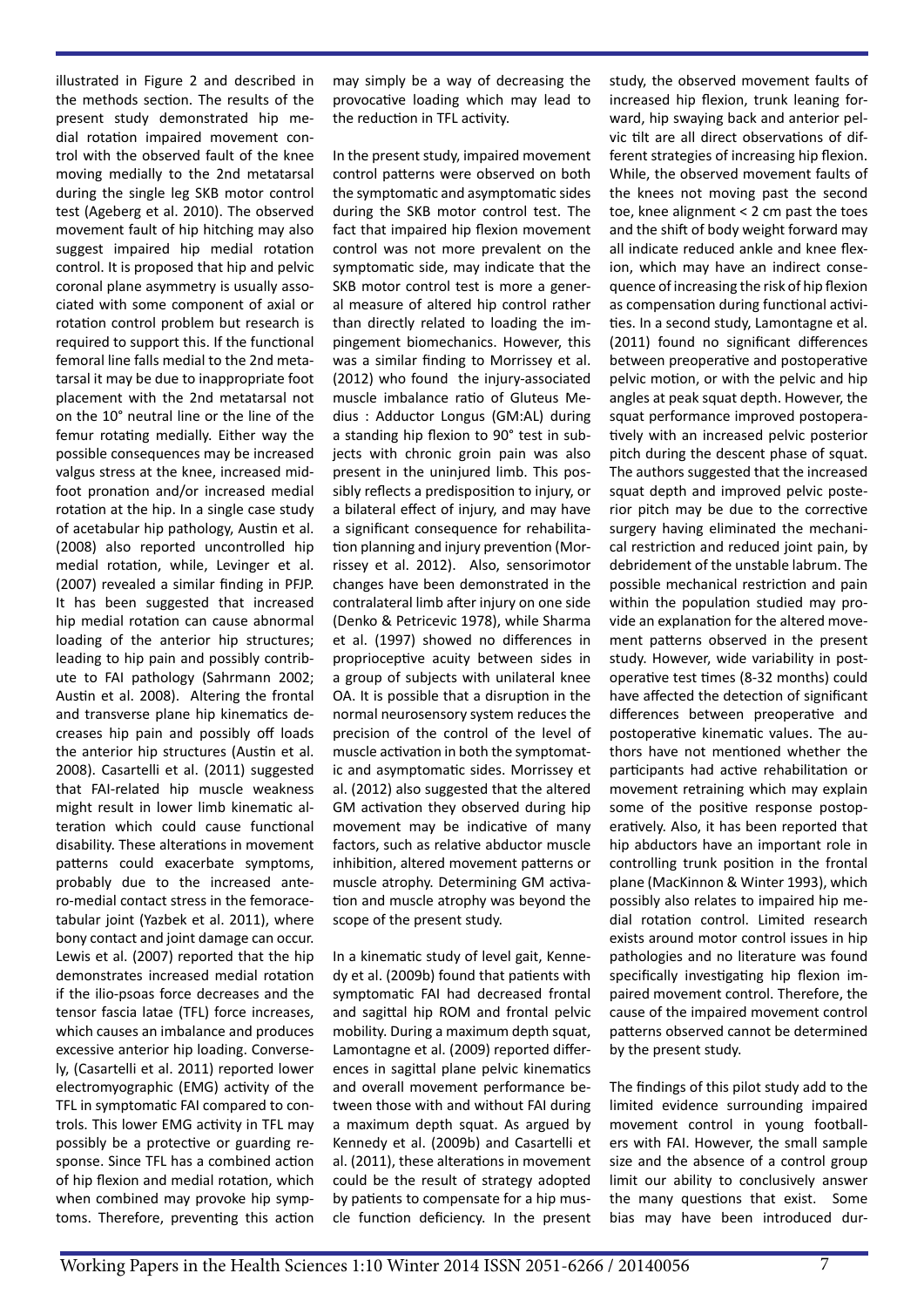ing the data collection process of the study. Throughout the study the same researcher conducted the screening of participants and performed the tests. Therefore, the researcher was aware of the subjects' medical history and background information regarding their hip pathology. This can possibly affect the investigator's test interpretation and introduce bias. Future studies should consider the researcher collecting the data to be blinded by having a different researcher conduct the recruitment and screening of the participants. Further research is needed to validate this clinical test using motion analysis and provide kinematic and kinetic data. This will allow for more detailed investigation of altered movement patterns in patients with symptomatic FAI so that the movement impairment can be better understood and then effective interventions developed to prevent and manage FAI.

# **Conclusions**

The present findings demonstrate altered movement patterns during the SKB motor control test. The impaired movement control patterns of hip flexion and medial rotation of the femur may increase loading of the joint, possibly leading to abnormal joint stress overtime. The SKB motor control test is a simple, rapid test that may help identify impaired movement control in the clinical environment to help improve the quality of movements, potentially reducing abnormal loading on joints. Further tests need to be explored and validated to help us understand the mechanisms of movement impairments during functional tasks, to inform strategies for improving movement quality.

## **Acknowledgements**

The authors thank the participants for taking part in this study; offering their valuable time, and Southampton Football Club for collaborating on the study and enabling access to volunteers in their football academy. Funding was gratefully received from the National Institute of Health Research, UK, providing the studentship to support the Masters in Research programme (NB), and from Solent NHS Trust, which provided continued support and investment, and Arthritis Research UK Centre for Sport, Exercise and Osteoarthritis (Grant No. 20194). This study was conducted within the Southampton Musculoskeletal Research Unit, and the Arthritis Research UK Centre for Sport, Exercise and Osteoarthritis.

Ageberg E, Bennell KL, Hunt MA, Simic M, Roos EM and Creaby MW (2010) Validity and inter-rater reliability of medio-lateral knee motion observed during a single-limb mini squat. BMC Musculoskeletal Disorders 11: 265-265

Agricola R, Heijboer M, Ginai A, Van Der Heijden R, Verhaar J, Weinans H and Waarsing J (2011) The occurrence of cam impingement in young male soccer players. Osteoarthr Cartilage 19(S1): S168-S169

Agricola R, Heijboer MP, Bierma-Zeinstra SMA, Verhaar JaN, Weinans H and Waarsing J (2013) Cam impingement causes osteoarthritis of the hip: a nationwide prospective cohort study. Ann Rheum Dis 72(6): 918-923

Agricola R, Heijboer MP, Ginai AZ, Roels P, Zadpoor AA, Verhaar JaN, Weinans H and Waarsing JH (2014) A Cam Deformity Is Gradually Acquired During Skeletal Maturation in Adolescent

# **References**

and Young Male Soccer Players: A Prospective Study With Minimum 2-Year Follow-up. The American Journal Of Sports Medicine 42(4): 798-806

Austin AB, Souza RB, Meyer JL and Powers CM (2008) Identification of abnormal hip motion associated with acetabular labral pathology. J Orthop Sport Phys 38(9): 558-565

Bardakos NV and Villar RN (2009) Predictors of progression of osteoarthritis in femoroacetabular impingement: a raiological study with a minimum of ten years follow-up. J Bone Joint Surg Br 91-B(2): 162-169

Beck M, Kalhor M, Leunig M and Ganz R (2005) Hip morphology influences the pattern of damage to the acetabular cartilage: Femoroacetabular impingement as a cause of early osteoarthritis of the hip. J Bone Joint Surg Br 87: 1012-1018

Casartelli NC, Maffiuletti NA, Item-Glatthorn JF, Staehli S, Bizzini M, Impellizzeri FM and Leunig M (2011) Hip muscle weakness in patients with symptomatic femoroacetabular impingement. Osteoarthr Cartilage 19(7): 816-821

Chmielewski TL, Hodges MJ, Horodyski M, Bishop MD, Conrad BP and Tillman SM (2007) Investigation of clinician agreement in evaluating movement quality during unilateral lower extremity functional tasks: a comparison of 2 rating methods. J Orthop Sports Phys Ther 37(3): 122-9

Clohisy JC, Dobson MA, Robison JF, Warth LC, Zheng J, Liu SS, Yehyawi TM and Callaghan JJ (2011) Radiographic Structural Abnormalities Associated with Premature, Natural Hip-Joint Failure. J Bone Joint Surg 93(Supplement 2): 3-9

Comerford M and Mottram S (2001) Functional stability re-training: principles and strategies for managing mechanical dysfunction. Man Ther 6(1): 3- 4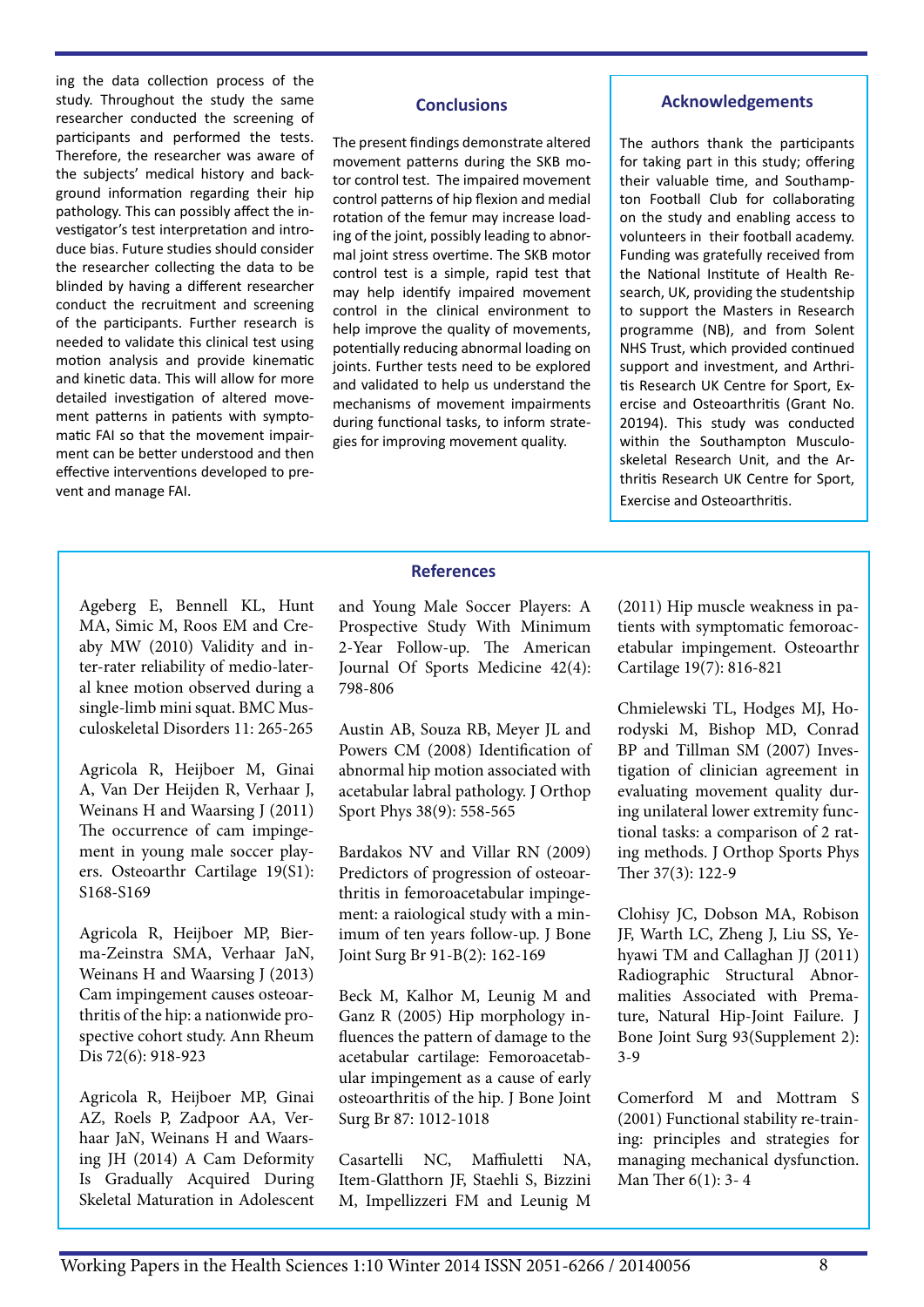Comerford M and Mottram S (2012) Kinetic Control: The Management of Uncontrolled Movement. (1st Edition) Elsevier Australia: Churchill Livingstone

Dankaerts W and O'Sullivan P (2005) Diagnosis and classification of chronic low back pain disorders: maladaptive movement and motor control impairments as underlying mechanism. Man Ther 10(4): 242- 255

Dankaerts W, O'Sullivan P, Burnett A and Straker L (2006) Altered pattern of superfiscial trunk muscle activation during sitting in nonspecific chronic low back pain patients: importance of subclassification. Spine 31(17): 2017-2023

Denko C and Petricevic M (1978) Sympathetic or reflex footpad swelling due to crystal-induced inflammation in the opposite foot. Inflammation 3(1): 81-86

Falla D, Bilenkij G and Jull G (2004) Patients with chronic neck pain demonstrate altered pattern of muscle activation during performance of a functional upper limb task. Spine 29: 1436-1440

Ganz R, Parvizi J, Beck M, Leunig M, Notzli H and Siebenrock KA (2003) Femoroacetabular impingement: a cause for osteoarthritis of the hip. Clin Orthop Relat Res 417: 112-120

Gerhardt MB, Romero AA, Silvers HJ, Harris DJ, Watanabe D and Mandelbaum BR (2012) The Prevalence of Radiographic Hip Abnormalities in Elite Soccer Players. Am J Sports Med 40(3): 584-588

Gosvig KK, Jacobsen S, Sonne-Holm S, Palm H and Troelsen A (2010) Prevalence of malformations of the hip joint and their relationship to sex, groin pain, and risk of osteoarthritis: a population-based survey. J Bone Joint Surg Am 92(5): 1162-1169

Hack K, Di Primio G, Rakhra K and Beaulé PE (2010) Prevalence of Cam-Type Femoroacetabular Impingement Morphology in Asymptomatic Volunteers. J Bone Joint Surg 92: 2436-2444

Harris-Hayes M and Royer NK (2011) Relationship of acetabular dysplasia and femoroacetabular impingement to hip osteoarthritis: a focused review. PM & R 3(11): 1055-1067

Hewett TE, Myer GD, Ford KR, Heidt RS, Colosimo AJ, Mclean SG, Van Den Bogert AJ, Paterno MV and Succop P (2005) Biomechanical Measures of Neuromuscular Control and Valgus Loading of the Knee Predict Anterior Cruciate Ligament Injury Risk in Female Athletes: A Prospective Study. Am J Sports Med 33(4): 492-501

Hunt MA, Gunether JR and Gilbart MK (2013) Kinematic and kinetic differences during walking in patients with and without symptomatic femoroacetabular impingement. Clin Biomech 28(5): 519-523

Ito K, Minka-Ii M-A, Leunig M, Werlen S and Ganz R (2001) Femoroacetabular impingement and the cam-effect: A MRI-based Quantitative anatomical study of the femoral headneck offset. J Bone Joint Surg Br 83- B(2): 171-176

Kapron AL, Anderson AE, Aoki SK, Phillips LG, Petron DJ, Toth R and Peters CL (2011) Radiographic prevalence of femoroacetabular impingement in collegiate football players. J Bone Joint Surg Am 93(19):e111(1- 10)

Kennedy MJ, Lamontagne M and Beaule PE (2009a) The effect of cam femoroacetabular impingement on hip maximal dynamic range of motion. J Orthop 1(1)

Kennedy MJ, Lamontagne M and Beaule PE (2009b) Femoroacetabular impingement alters hip and pelvic biomechanics during gait walking biomechanics of FAI. Gait Posture 30(1): 41-44

Lamontagne M, Brisson N, Kennedy MJ and Beaulé PE (2011) Preoperative and postoperative lower-extremity joint and pelvic kinematics during maximal squatting of patients with cam Femoro-Acetabular Impingement. J Bone Joint Surg Am 93(Suppl 2): 40-45

Lamontagne M, Kennedy MJ and Beaulé PE (2009) The effect of cam FAI on hip and pelvic motion during maximum squat. Clin Orthop Relat Res 467(3): 645-650

Leunig M, Robertson WJ and Ganz R (2007) Femoroacetabular Impingement: Diagnosis and Management, Including Open Surgical Technique. Oper Techn Sport Med 15(4): 178-188

Levinger P, Gilleard W and Colemanm C (2007) Femoral medial deviation angle during a one-leg squat test in individuals with patellofemoral pain syndrome. Phys Ther Sport 8: 163-168

Lewis CL, Sahrmann SA and Moran DW (2007) Anterior hip joint force increases with hip extension, decreased gluteal force, or decreased iliopsoas force. J Biomech 40(16): 3725-3731

Ludewig P and Cook TM (2000) Alterations in shoulder kinematics and associated muscles activity in people with symptoms of shoulder impingement. Phys Ther 80(3): 276-291

Luomajoki H, Kool J, De Bruin E and Airaksinen O (2008) Movement control tests of the low back;